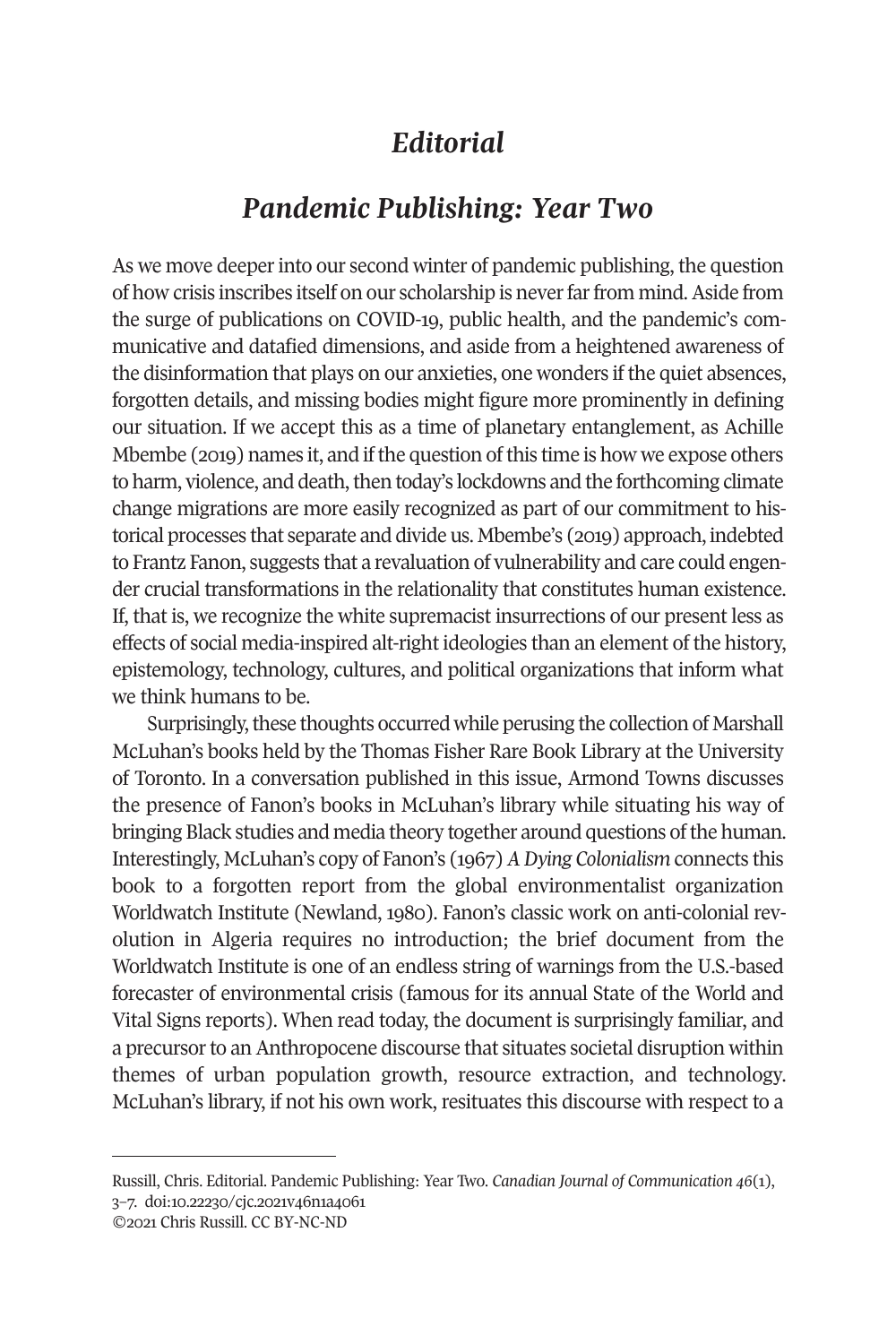key text in Black studies and anti-colonial scholarship; it is an archival nudge to embrace shifts in the orientations and priorities that structure the field of media and communication studies.

The conversation with Towns published in this issue, "Black Studies and/as Media Theory," is the first in a series of discussions the *Canadian Journal of Communication* (*CJC)* hopes to publish with scholars working at the intersection of Black studies and media and communication studies. These conversations recognize the truth of C.L.R. James' (1970) claim that Black studies is not a special topic, perspective, or a concession given to Black students but an essential contribution to the study of civilization; and, as Towns reminds us with reference to the lectures and reading clubs that were organized to explore James' thought in Canada, to this country as well (see also Austin, 2009). It is encouraging to find this belief present in work recently published on the pandemic by our colleagues at *TOPIA: Canadian Journal of Cultural Studies* (Ironstone & Bird, 2020; Jiwani, 2020; Walcott, 2020).

*CJC* also has an open call to scholars to address alt-right movements in Canada as mediated and communicative phenomena, an initiative that is guided by an editorial collective of Natalie Coulter, Greg Elmer, Ganaele Langlois, and Fenwick McKelvey. If you are willing to contribute research or peer reviews of manuscripts, please be in touch to assist with this important project.

A special issue entitled "On the Margins of Margins: Racism and Colonialism in Canadian Communication Studies" is in development. It is being edited by the collective of Faiza Hirji, Yasmin Jiwani, and Kirsten Emiko McAllister (2020); their article "On the Margins of the Margins: #CommunicationSoWhite—Canadian Style" is a must-read. The *CJC* was fortunate to have the opportunity to sit down with them last summer, and the conversation will be published in the *Journal* later this year.

The *CJC's* next issue addresses the media and materiality of infrastructure. The collection of articles compels us to consider our theories, objects of study, and Canada itself as an infrastructural accomplishment, often by engaging with the consequences of our colonial history. Many thanks to Aleksandra Kaminska and Rafico Ruiz for editing this upcoming issue.

As a last update, the *CJC* Playlist initiative has been launched. It is an open call to scholars to curate collections of articles from our archive around a theme, topic, or keyword that addresses the contemporary moment in some way. Guidelines and examples are available on our website under the tab "Playlists" for anyone interested in contributing. The *CJC* archive is open access and easily searchable, so please explore and be in touch if you wish to develop a playlist.

Finally, the *Journal* is pleased to present the contents of our current issue, which take up questions of Black studies and media materialism, changement cli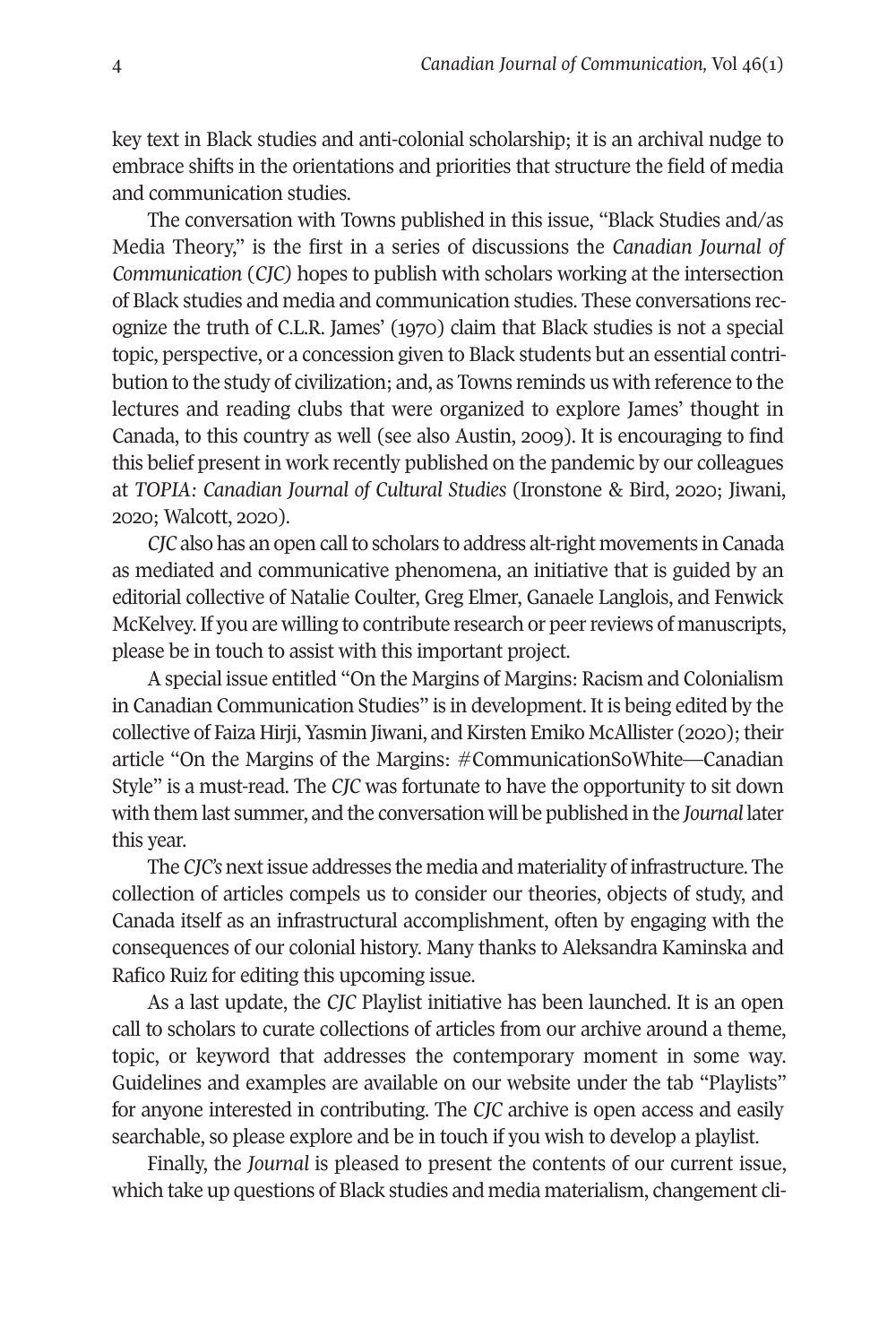matique (climate change), digital access, disability in the journalistic profession, and the promotion of cannabis in Canada.

In "Black Studies and/as Media Studies," **Armond Towns** and **Chris Russill** discuss Towns' approach to questions of materialism, politics, race, Black life, and humanism in the context of Sylvia Wynter, Fanon, James, and McLuhan's work, among others. Touching on a wide range of topics, including digital activism, media materialism, and the ways we read, Towns illustrates how a historically grounded and philosophical approach to Black studies and media studies is contributing to urgent questions of the moment.

"La science du climat au prisme de la culture : une typologie symbolicoéthique de la recherche en communication" by **Oumar Kane, Alexia Pilon Diabaté, Arnaud Francioni, Ahmed-Al Rawi,** and **Aimé-Jules Bizimana** brings the cultural dimensions of climate change science to the forefront. While discussions of climate change often prioritize questions of economics, technology, and regulation in seeking to decarbonize energy systems, this article recognizes the importance of imaginaries in constituting climate change and its scientific discourses. Building on humanistic approaches to climate change, including the work of Mike Hulme, the work allows questions of culture, religion, and ethics to shape our considerations of science and a climate changed future.

In "A Learning Opportunity for TVO," **Steven May** revisits the imaginary, public communication, and institutional machinations that continue to inform ideas of digital transition in the context of a proposal by the Ontario Educational Communications Authority (known as TVO) to eliminate all but one of its digital over-the-air transmitters. Utilizing an inventive methodological approach to this question, May studied citizen submissions to the Canadian Radio-television and Telecommunications Commission regarding the proposal, before following up with 25 of these viewers to discuss how they understood digital access. A more complex and qualitatively rich notion of digital access resulted, one in which questions of education, government, and marginalized opinions decentred industrydominated discourses of the digital.

**Chelsea Temple Jones, Sheyfali Saujani,** and **Anne Zbitnew** share a roundtable discussion on disability, news, and media production that is both informative and urgent. "Journalism and Disability in Canada: Blind and Visually Impaired Journalists Weigh In," raises a series of questions about ableism that demand attention and should not be sidelined by more technologically or economically determined accounts of journalism's decline in the face of platform monopolists. The participants demonstrate that the pragmatic experiences of disabled journalists are diverse and hold knowledge that is crucial for bringing critical disability studies and communication studies into better and more sustained forms of collaboration, among many other insights.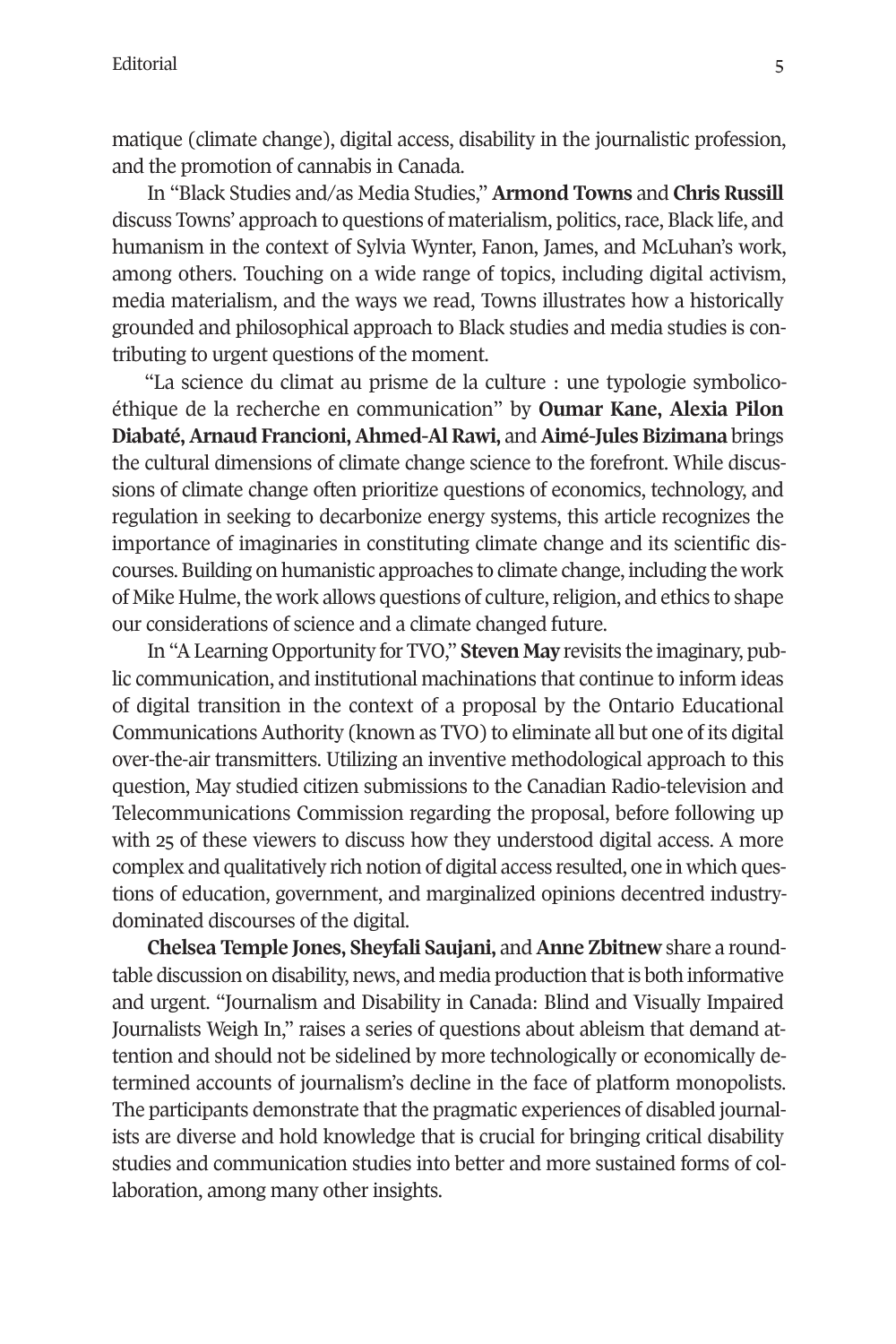"Branding Cannabis in Canada: Challenges for the *Cannabis Act*'s Promotion Restrictions" by **Kyle Asquith** opens questions of advertising, branding, and promotion in the context of regulatory efforts to address the sale of cannabis in Canada. By collecting digital and social media from 20 cannabis brands, Asquith illustrates how the shifting relationship of branding and regulation within a volatile media environment has challenged the effectiveness of the strict prohibitions on promotion that were envisioned by the 2018 *Cannabis Act*.

The question of promotion brings to mind the *Journal's* new initiative: *CJC* Playlist. In "Annals of Promotional Culture," **Melissa Aronczyk** brings together articles from the *CJC* archive that span five decades. Pairing historical work with contemporary issues, Aronczyk makes visible the historicity of myriad aspects of promotional culture and its scholarly discontents, while charting our growing awareness of advertising as a cultural form and political force.

**Yukari Seko's** "Annals of Communication and Disability" recovers the faint traces of disability in communication scholarship and urges us to reconsider the ableism of contemporary calls to resume normalcy, whether old or new. Importantly, she illuminates the diversity within disability and the potential of extending scholarship that takes up its representations, legislations, identities, agentic voices, and embodied experiences. The playlist draws our attention to crucial work and to the insufficiency of our engagements with disability to date.

The more DJ-inspired list "Curating Care" by **Rianka Singh** takes a different approach to pairing archival works and contemporary issues. She selects from decades of scholarship to illuminate the relations of care constituting the conditions of communication studies, often recognizing that the best examples of care do not always announce themselves as such. If the field is understood in this way, as it must be, the history of feminist contributions to Canadian communication studies is more easily recognizable as one of its most essential and durable features.

In Singh's playlist, we are returned to the themes of vulnerability and care explored in Mbembe's (2019) work, and it reminds us that the questions of care that underpin the field of communication studies are pressing into the foreground in an especially intense way. Despite the brilliant and gracious contributions of the works referenced above, the field's engagement with the present moment is deeply diminished by the absence of those who lack adequate support, who are on healthrelated leaves, or who are too overwhelmed with care, work, and other obligations to engage with the usual scholarly mechanisms of research and publication. This is not a new experience for everyone, nor are the patterns of gendered and racial discrimination that shape it unknown or undocumented. It is with this in mind that I would like to not only thank everyone who has contributed work to our new initiatives and publications through manuscripts, peer reviews, book reviews, playlists, roundtables and conversations, editing, copy-editing, layout, and tech